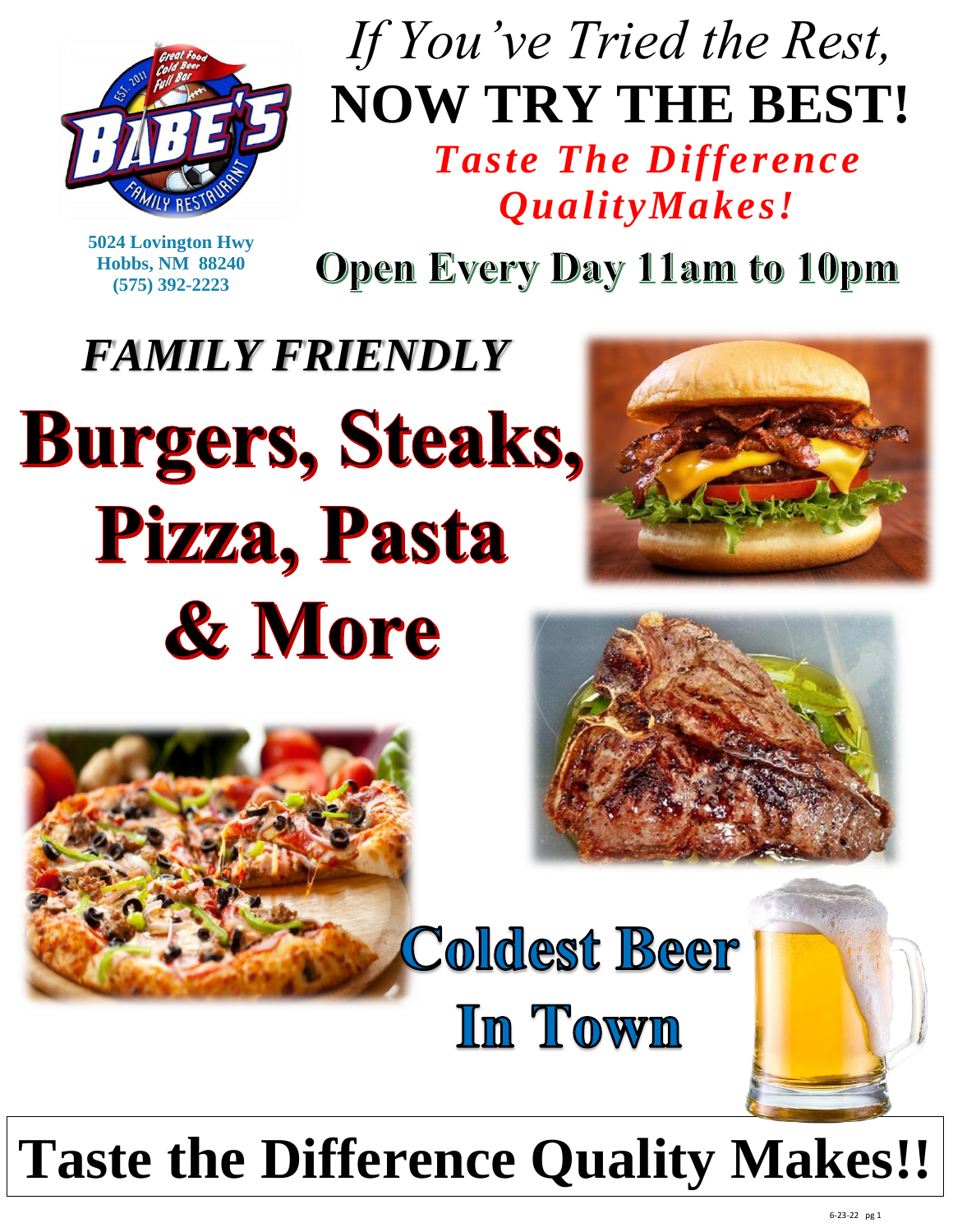# **Bambino's Italian Selections** Fettuccini Your Way

## **Pick One of the Following 3 Styles of Fettuccini**

**Fettuccini Primavera Style**

**Fettuccini pasta tossed with carrots, celery, broccoli, onions, butter & garlic. \$9.99**

## **Fettuccini Alfredo Style**

**Fettuccini pasta tossed with alfredo sauce, a rich creamy sauce made with butter, parmesan cheese and creamy. \$11.50**

## **Fettuccini Alfredo Cajun Style**

**Fettuccini pasta tossed with alfredo sauce and Cajun spices added. \$11.99**

*Then Add 1 of the Items Below*

**5 Sauteed Shrimp** ….. \$6.99

## **Chicken Breast, Grilled & Sliced** ….. \$7.99

## **All Fettuccini Dishes are Served with a Garlic Bread Stick**



Served with dinner salad.

**Spaghetti Marinara** ……………………….11.99 **Meat Sauce** …………..………14.49

A heaping portion of spaghetti tossed with our fresh made sauce and parmesan cheese. Served with dinner salad. Add meatballs for \$1.50 ea.

## **Chicken Parmesan**……………………………………………………………………………………….……17.99

Breaded chicken cutlet deep-fried and topped with our marinara sauce and melted mozzarella. Served over pasta and comes with a garlic breadstick.

## **Juan's Mexican Plates**

| chopped lettuce and tomato. | Two freshly made large green chiles stuffed with cheese. Served with rice and refried beans,       |  |                                                                                                                   |
|-----------------------------|----------------------------------------------------------------------------------------------------|--|-------------------------------------------------------------------------------------------------------------------|
|                             |                                                                                                    |  |                                                                                                                   |
|                             | 3 Ground beef tacos with lettuce, tomato & cheese. Served with rice & beans.                       |  |                                                                                                                   |
|                             |                                                                                                    |  |                                                                                                                   |
|                             | 3 enchiladas topped with cheesy red sauce. Served with refried beans, shredded lettuce and tomato. |  |                                                                                                                   |
|                             |                                                                                                    |  |                                                                                                                   |
|                             | onions. Served with shredded lettuce and diced tomatoes on the side.                               |  | A flour tortilla stuffed with ground beef, beans, cheese and covered with red sauce and topped with olives, green |

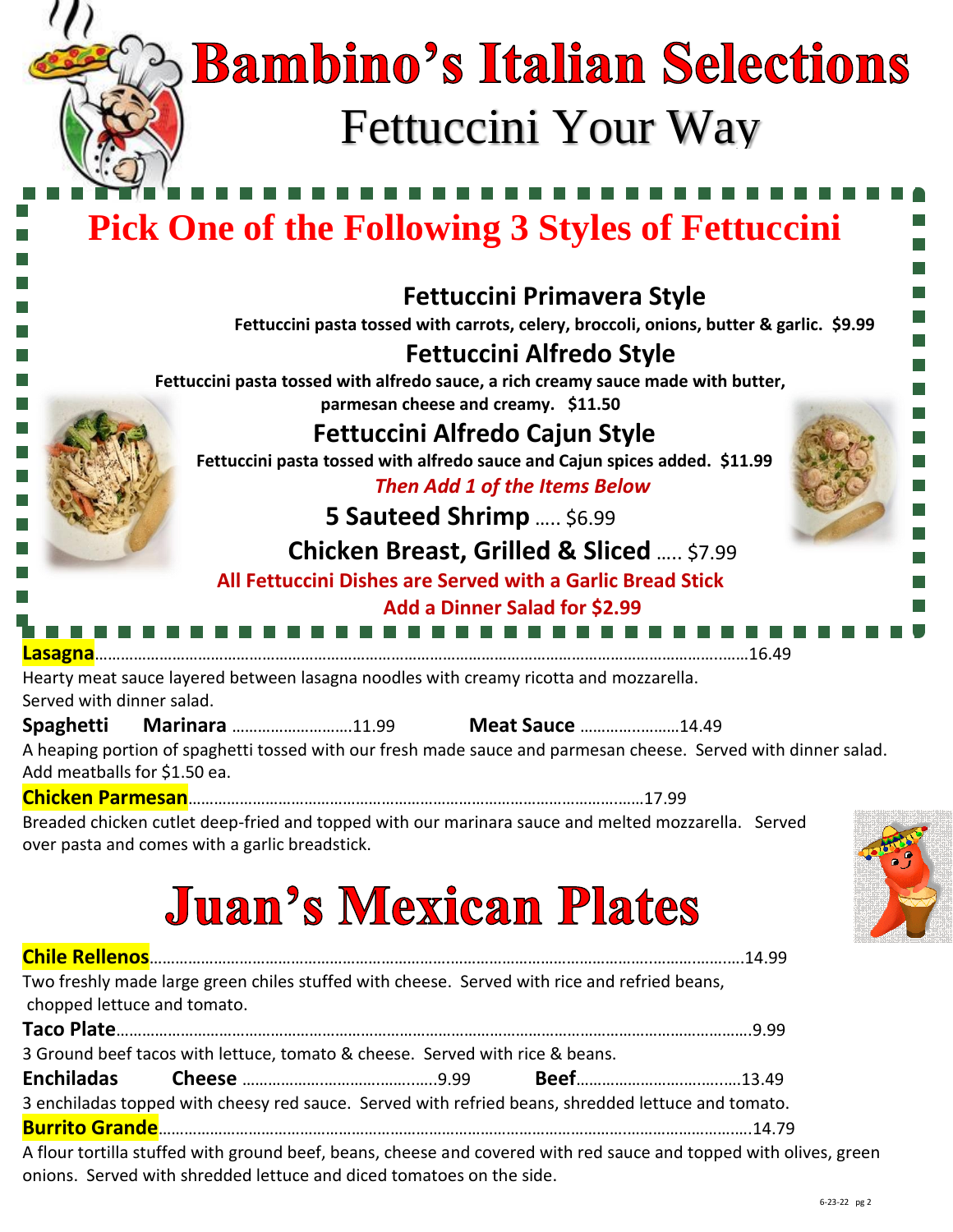## **Appetizers**

### **Jumbo Wings** 11.99 small 19.59 large

Your choice of crispy or lightly breaded jumbo chicken wings tossed in your favorite sauce. (No split orders) Served in a basket with ranch or bleu cheese dressing, celery and carrot sticks.

### **Sauces**

- ❖ Wimpy: Mild Louisiana Sauce
- ❖ Medium: Medium Louisiana Sauce
- ❖ Fire: Hot Louisiana Sauce
- ❖ Suicidal Beyond Hot Louisiana Sauce
- ❖ Mango Habanero: Sweet-Hot
- ❖ Garlic Parmesan: No Heat
- ❖ Sweet Red Chile: Sweet & Spicy
- ❖ BBQ: Our Signature BBQ Sauce
- ❖ Spicy Honey: Mild with a Hint of Honey & Chile

### **Chicken Quesadilla**………….………………………….………10.79

Melted jack cheese, NM green chiles, seasoned chicken, Pico de Gallo, sour cream, avocado and cilantro folded in a flour tortilla.

## **Tortilla Chips**

| & Nacho Cheese Sauce 5.99 |  |
|---------------------------|--|
|                           |  |
|                           |  |

Breaded and fried green chili strips served with ranch dressing



## **Fresh Made Pizza & Calzone**

**7" Cheese Pizza 8.49 14" Cheese Pizza 14.29 Cheese Calzone 10.99 Meat Calzone 11.99 (Pepperoni & Sausage)** 

| Mozzarella sticks, fried zucchini, chicken tenders, chicken                                                      |
|------------------------------------------------------------------------------------------------------------------|
| Quesadilla and homemade chips. Served with ranch and                                                             |
| Marinara for dipping                                                                                             |
|                                                                                                                  |
| Calamari strips deep-fried to a golden brown. Served with<br>marinara sauce for dipping.                         |
|                                                                                                                  |
|                                                                                                                  |
| Battered and deep-fried pickle chips served with ranch.                                                          |
|                                                                                                                  |
| 3 juicy burger patties topped with grilled                                                                       |
| onions and cheese served on soft rolls.                                                                          |
|                                                                                                                  |
| Hand breaded and deep-fried mozzarella sticks served with                                                        |
| marinara sauce.                                                                                                  |
|                                                                                                                  |
| Deep fried zucchini slices served with ranch.                                                                    |
|                                                                                                                  |
| Large portion of fresh tortilla chips covered with seasoned                                                      |
| ground beef, nacho cheese sauce, jalapenos, lettuce, tomato                                                      |
| and a side of sour cream.                                                                                        |
| <b>Cheesy Tater Tots or French Fries Basket8.99</b>                                                              |
| Your choice of tater tots or French fries covered in nacho                                                       |
| cheese sauce, green onions and bacon bits.                                                                       |
|                                                                                                                  |
| ₩ senator in the senator of the senator of the first senator of the senator of the senator of the senator of the |

Freshly made pork rinds with your choice of dipping sauce or salsa.

*PIZZA Toppings .99 cents each* Bell Peppers

**Onions** Mushrooms **Olives** Green Chiles Jalapenos Extra Cheese

Ī

## *PIZZA Toppings 1.25 each*

Pepperoni Italian Sausage Bacon Chicken Ham Ground Beef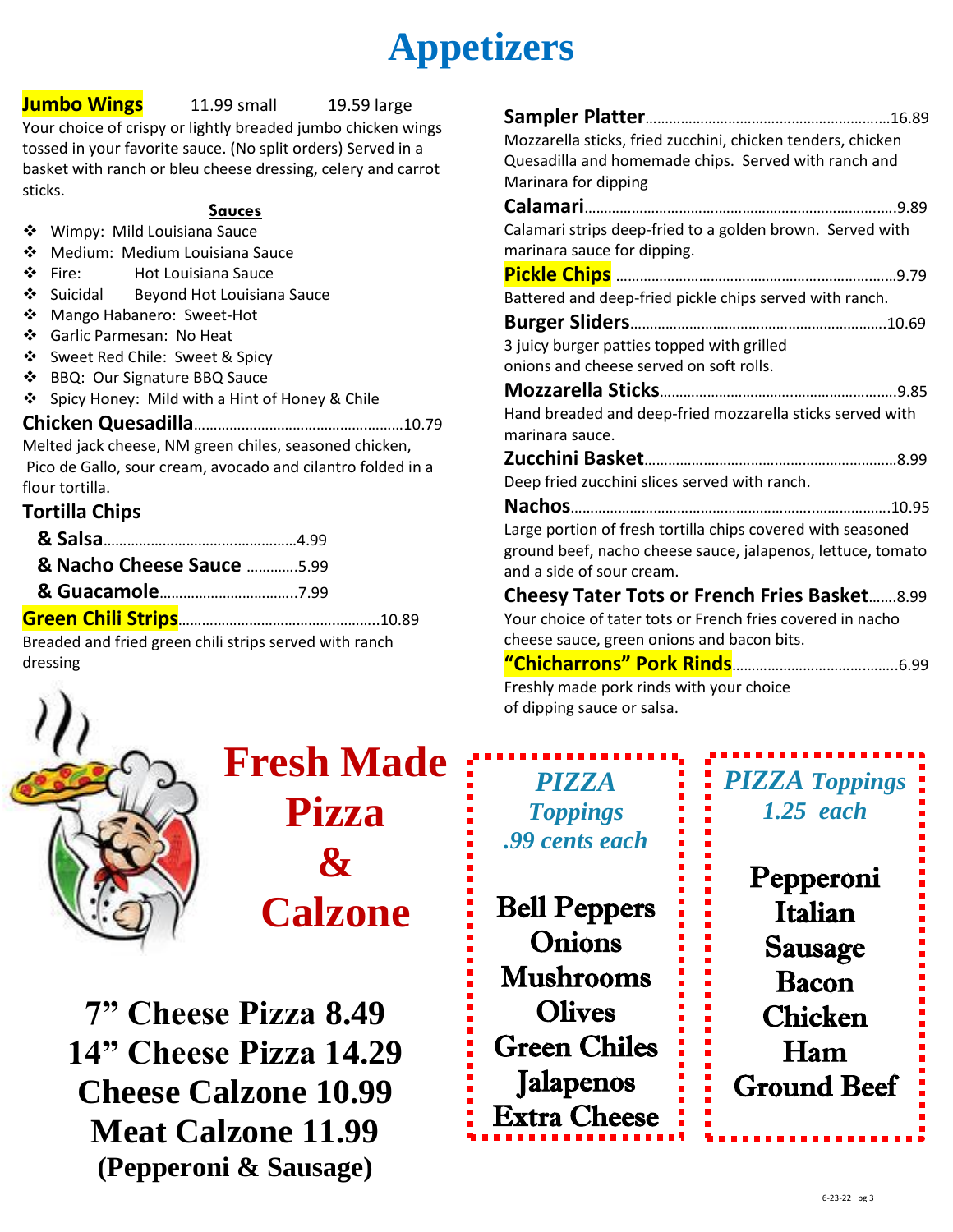## **Burgers**

**Big & Juicy USDA Choice Angus ½ lb. Burgers** Cooked to Order. Lettuce, Tomato, Onion & Pickle Spear on a Fresh Baked Bun.

**All Burgers & Sandwiches are Served with Your Choice of French Fries, Homemade Chips, Tater Tots, Sweet Potato Fries or Babe's Slaw.**

## **Make Your Burger a Double Double**

Double cheese, double patty for an additional 6.99

## **Bacon Cheeseburger**……………………………….…….…...15.69

Topped with Applewood smoked bacon and choice of cheese.

**Mushroom Swiss Burger** ……………………………….….15.49

Topped with sautéed mushrooms and swiss cheese.

## **Chile Relleno Burger** …………………….………...…………16.79

Chile relleno and avocado on top of our signature hamburger.

### **New Mexico Green Chile Burger** …………...……..16.79

Topped with NM green chiles and melted jack and cheddar cheeses.

## **Patty Melt Patty** ………………………………………………….13.99

Big juicy burger topped with Swiss cheese and grilled onions served on wheat bread. Add NM green chiles 1.49

### **Western Bacon Burger**……………………………………..16.99

Topped with onion ring, avocado, bacon, cheddar cheese and our signature BBQ sauce.

**Biker Burger**………………………………………………………...17.49

Topped with grilled onions, grilled jalapeno, applewood thick cut smoked bacon, avocado and melted pepper jack cheese.

**Build Your Own Burger**…………………………………...11.95

## *Add on Toppings*

| 1.59 ea.                    | 2.59 ea.  |
|-----------------------------|-----------|
| <b>Chopped Green Chiles</b> | Fried Egg |
| Fresh Jalapenos             | Bacon     |
| <b>Pickled Jalapenos</b>    | Avocado   |
| Sautéed Mushrooms           | Cheese    |
| <b>Grilled Onions</b>       |           |

## **Junior Cheese Burger Basket**……………………….……8.99

Smaller burger and your choice of cheese. Add 2.00 to make it a double-double.

## **Sandwiches**

| Salami, ham, turkey, pepperoni, mozzarella, lettuce,                                                      |
|-----------------------------------------------------------------------------------------------------------|
| tomatoes, onions, pepperoncini, served on a hoagie roll                                                   |
| drizzled with Italian dressing.                                                                           |
| <b>BBQ Pulled Pork Sandwich12.99</b>                                                                      |
| Slow cooked pulled pork simmered in our signature BBQ                                                     |
| sauce, topped with Babe's slaw and served on our sweet                                                    |
| specialty bun.                                                                                            |
|                                                                                                           |
| Deep-fried chicken patty served on a burger bun with                                                      |
| mayo, lettuce & pickles.                                                                                  |
| Chilly Philly Steak Sandwich 12.99                                                                        |
| Chopped steak with grilled onions and green chiles                                                        |
| topped with melted Swiss cheese. Served on a hoagie bun.                                                  |
|                                                                                                           |
| Boneless chicken breast fried or grilled, tossed in hot and                                               |
| spicy wing sauce and served on a soft bun. Blue cheese or                                                 |
| ranch dressing upon request. Add cheese 1.99                                                              |
|                                                                                                           |
| Fresh grilled chicken breast served on a fresh baked<br>roll with avocado, bacon, lettuce, tomato, onion, |
| melted jack cheese.                                                                                       |
|                                                                                                           |
| Bacon, lettuce and tomato served on wheat or white bread.                                                 |
| Add avocado to make a BLTA for an additional 2.49                                                         |
| <b>Turkey Bacon Club Sandwich13.29</b>                                                                    |
| Turkey, applewood bacon, lettuce and tomato on your                                                       |
| choice of whole wheat or white bread. Add cheese 1.99                                                     |
| Grilled Ham & Cheese Sandwich9.89                                                                         |
| Grilled ham and cheese grilled to a golden brown and served                                               |
| on wheat or white bread.                                                                                  |
| <b>Salads</b>                                                                                             |
|                                                                                                           |
| Fried or grilled boneless chicken breast tossed in Louisiana                                              |

spicy sauce, carrots, celery, tomatoes and shredded mozzarella cheese on a bed of crisp mixed greens. Choice of salad dressing.

**Texas Cobb Salad**…………………………….……………………14.99 Fried or grilled boneless chicken breast, diced ham, bacon, shredded jack and cheddar cheese, tomatoes and chopped egg and served on a bed of mixed greens. Choice of salad dressing.

**Taco Salad** …………………………………………….……...…......14.79 Your choice of ground beef or grilled chicken with shredded lettuce, tomato, cheese, avocado pulp and sour cream all served in a flour tortilla shell.

**Grilled Chicken Salad**…………………………….……………14.49 Sliced grilled chicken, avocado, tomatoes, diced cucumbers, and red onions served on a bed of mixed greens. Choice of salad dressing.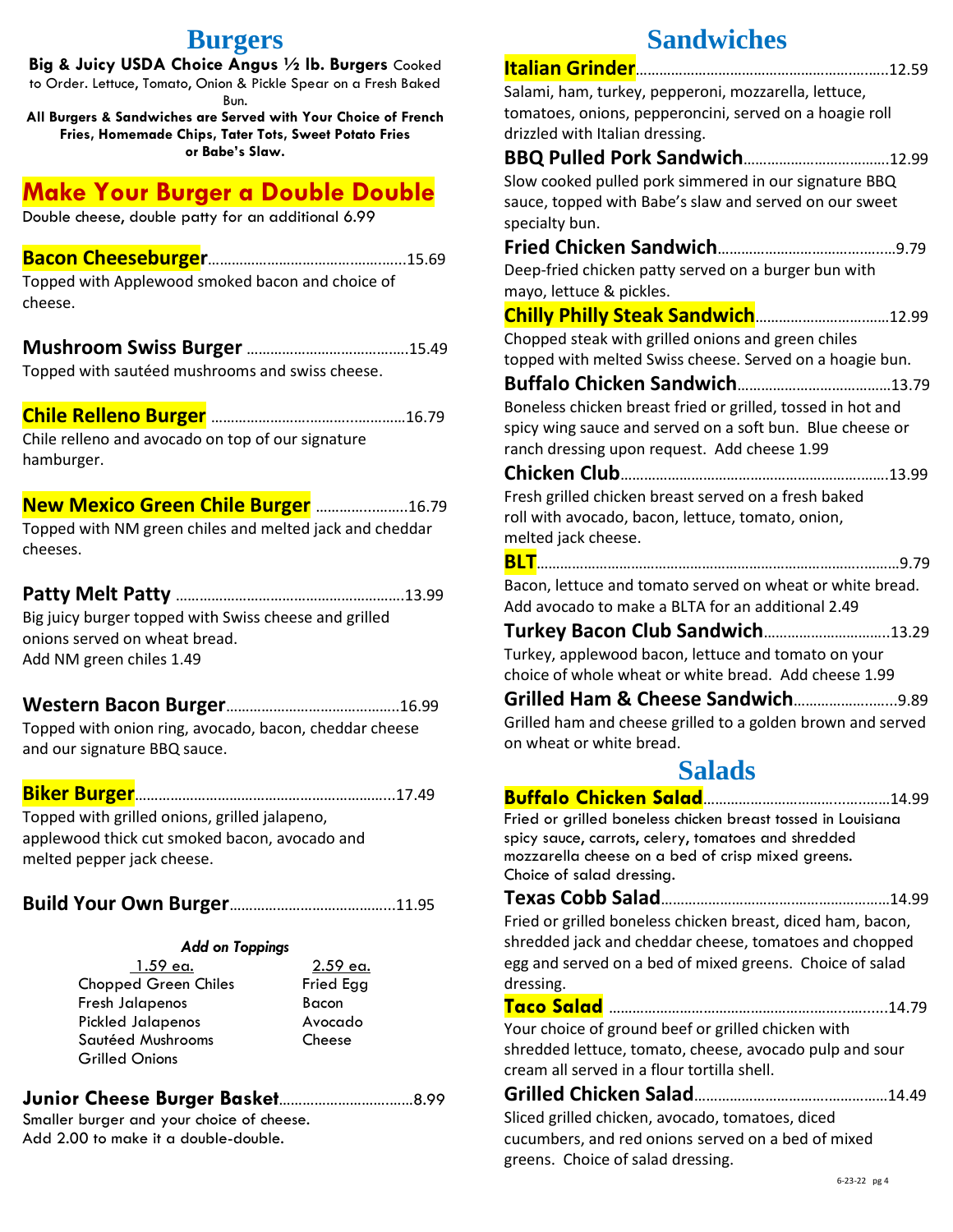## **Entrees & Specialty Platters**

**Choice of Sides: French Fries, Tater Tots, Sweet Potato Fries, Homemade Chips, Onion Rings, Vegetable of the Day, Dinner Salad, Mashed Potatoes & Gravy. Add \$2.99 for Loaded Baked Potato & Loaded Mashed Potatoes. Add Dinner Salad to any Entrée for \$2.99**

## **Steaks & Beef**

### **Big Ribeye Steak**…………………………………………………..32.49

Premium aged boneless ribeye. Tender, juicy & flavorful. Served with choice of 2 sides.

### **16 oz T-Bone Steak**……………………………………………..29.99

Babe's premium quality USDA steak. 16 oz juicy, tender steak, char broiled to your perfection. Served with choice of 2 sides*.*

**10 oz Ribeye Steak**……………………………………………...23.99

Always flavorful and tender due to its marbling which gives the great flavor. Cooked to order. Served with choice of 2 sides.

## **8 oz Sirloin**……….……………...........................................22.49

This steak does not have as much marbling as the

Rib-eye. It is a thicker steak with great flavor. Cooked to order Served with choice of 2 sides.



## **CHEF'S CHOICE Steak Ranchero**

Ribeye beef tips sauteed with tomato, onions and jalapenos. Served with rice, beans and a flour tortilla…………..……………………….………..16.99

| .29.99                                                                                                                        |
|-------------------------------------------------------------------------------------------------------------------------------|
| 10 oz ribeye steak and 4 large tiger shrimp. Served                                                                           |
| with choice of 2 sides.                                                                                                       |
|                                                                                                                               |
| 10 oz ribeye plus two cheese enchiladas. Served with                                                                          |
| chopped lettuce and tomatoes.                                                                                                 |
|                                                                                                                               |
| Heaping order of hand breaded Babe's premium USDA<br>sirloin steak fingers served with country gravy and<br>choice of 1 side. |
|                                                                                                                               |
| Texas sized breaded premium USDA sirloin steak                                                                                |
| deep-fried and covered with county gravy and your                                                                             |
| choice of 1 side.                                                                                                             |

## **Chicken**

| Breaded and battered boneless chicken breast. |  |
|-----------------------------------------------|--|

deep-fried to a golden brown and served with mashed potatoes, pepper gravy.

## **Chicken Tenders Basket** …………………………………….17.49

All white meat chicken breast, breaded and fried to a golden brown. Served with French fries and a side of country gravy.

## **Pork**

**Boneless Pork Chops**………………………………………….18.49 2 pork chops pan fried to perfection and served with 2 sides. Tender & Juicy!

**St. Louis Style Ribs ½ Rack**……………………..…..…19.99 Delicious, juicy, tender ribs rubbed with our blend of southwestern spices. Cooked to perfection. Served with Babe's BBQ sauce on the side and your choice of 1 side. *Purchase a rib dinner & add an additional ½ rack for 11.99.*

## **Fish**

## **Red Snapper is a Mild Tasting Fish that Our Chefs Prepare 2 Ways to Choose From**

**Red Snapper Vera Cruz** …………………………………….15.99

A generous portion of red snapper pan seared and topped with Juan's Vera Cruz, a creamy parmesan cheese sauce with chopped carrots, celery and chopped shrimp. Sauce adds a great flavor to the mild tasting red snapper. Served with vegetable of the day and Babe's slaw.

**Blackened Red Snapper**…………………………………….14.99 A pan seared filet blackened with a flavorful blend of spices. Served with vegetable of the day and Babe's slaw.

**Alaskan Salmon**………………………………….…………...……18.99

8 oz salmon filet sauteed with lemon garlic parmesan sauce. Served with choice of 1 sides. *Try this you will love it!*

Corona beer battered cod served with homemade chips and Babe's slaw.

**Deep Fried Catfish Plate** ……………………………..……17.89 A bountiful portion of deep-fried cornmeal-crusted

catfish strips served with choice of 1 side.